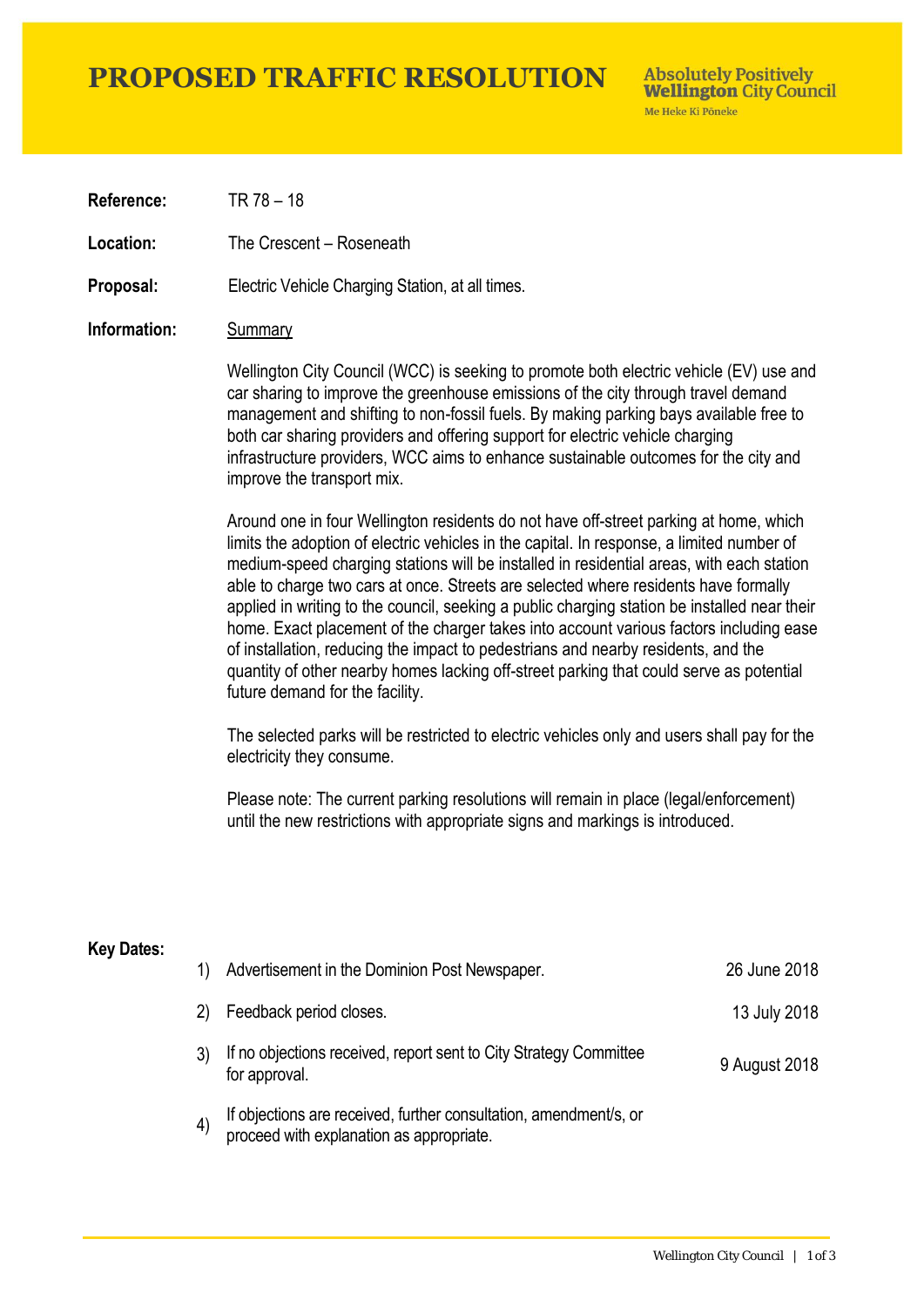### **Legal Description:**

*Add to Schedule B (Class Restricted) of the Traffic Restrictions Schedule* 

| <b>Column One</b>   | Column Two                                                                       | <b>Column Three</b>                                                                                                                                                                                                                                                  |
|---------------------|----------------------------------------------------------------------------------|----------------------------------------------------------------------------------------------------------------------------------------------------------------------------------------------------------------------------------------------------------------------|
| <b>The Crescent</b> | Parking place in the form<br>of electric vehicles only<br>parking, at all times. | West side, commencing 112.5<br>metres north of its intersection with<br><b>Grafton Road (Grid coordinates)</b><br>$X = 1,750,760.840$ m<br>$Y = 5,427,274.830 \text{ m}$ and extending<br>in a northerly direction following the<br>western kerbline for 5.2 metres. |
| <b>The Crescent</b> | Parking place in the form<br>of electric vehicles only<br>parking, at all times. | West side, commencing 119.3<br>metres north of its intersection with<br><b>Grafton Road (Grid coordinates)</b><br>$X = 1,750,760.840$ m<br>$Y = 5,427,274.830 \text{ m}$ and extending<br>in a northerly direction following the<br>western kerbline for 5.2 metres. |

| <b>Prepared By:</b><br><b>Approved By:</b><br>Date: | <b>Charles Kingsford</b><br>Steve Spence<br>20/06/18 | (Principal Traffic Engineer, T/L)<br>(Chief Advisor, Transport & Infrastructure) |
|-----------------------------------------------------|------------------------------------------------------|----------------------------------------------------------------------------------|
|                                                     |                                                      |                                                                                  |

## **WCC Contact:**

### Sigurd Magnusson **Sustainability Advisor**

Wellington City Council 101 Wakefield Street / PO Box 2199, Wellington Phone: +64 4 803 8697 Email: electricvehicles@wcc.govt.nz